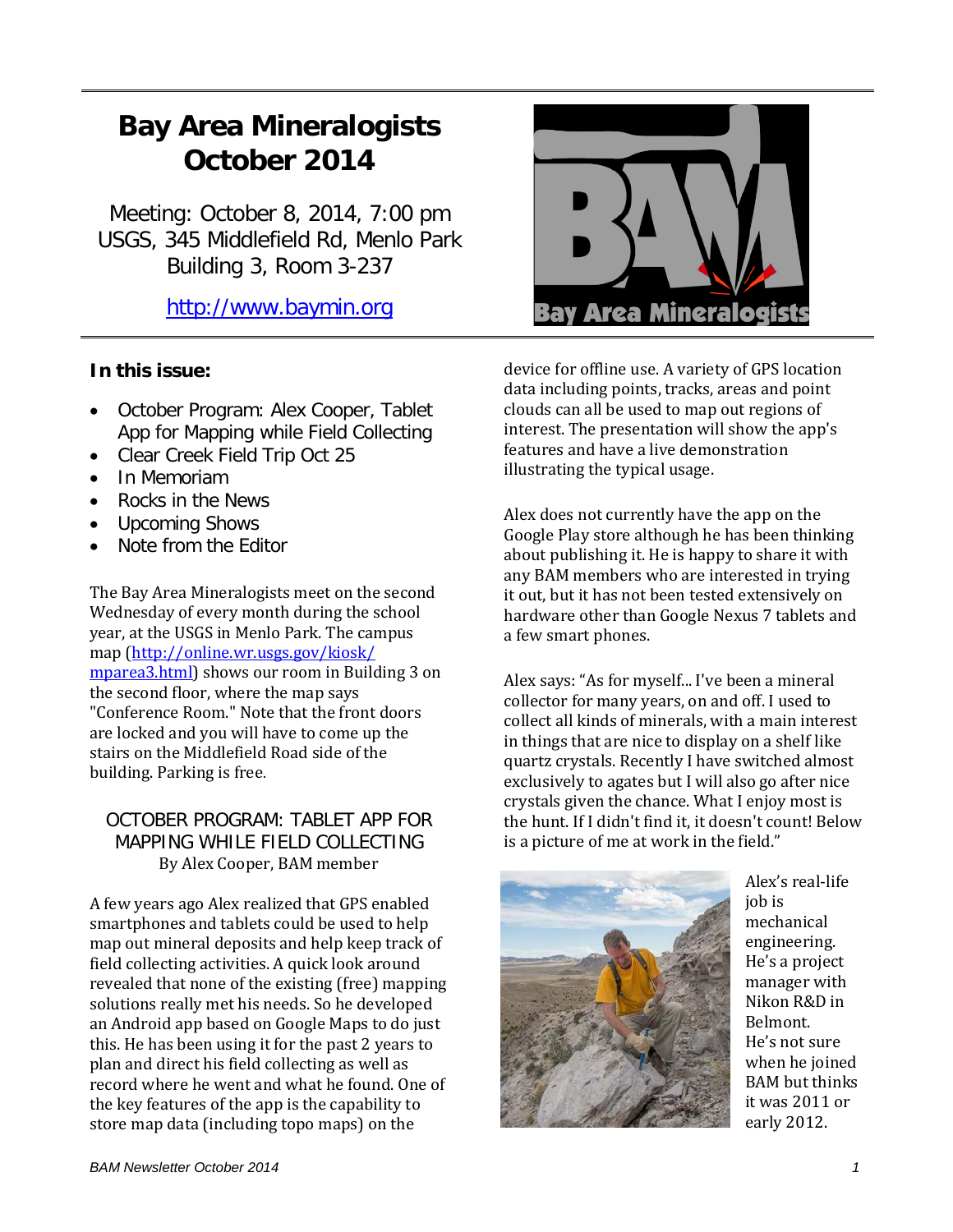## Clear Creek Field Trip Oct 25

Leza Junnila will lead a field trip into the Clear Creek Management Area (CCMA) on Oct 25. The cost is \$50 per person, and you need to obtain an individual CCMA entry permit from the BLM prior to the field trip date. Materials to be collected include demantoid garnet, water-clear thomsonite crystals, kammererite on chromite, and massive uvarovite garnet; some uphill hiking and a bit of hard-rock extraction will be required. The flyer is attached to this newsletter. There may be a discussion at the October meeting about BAM-ers attending this trip.

### In Memoriam

Some of you have heard of the recent death of North Carolina emerald collector, and Paul Geffner's collecting partner, Terry Ledford in September. He was mining for emeralds in Hiddenite NC, alone, when the hole he was digging collapsed on him. Terry is best known for unearthing the largest emerald ever found in North America, the 310- carat (rough) Carolina Emperor, in 2009. BAM extends our sympathy to his friends and family.

Last October we also lost long-time collector Bill Lawrence (formerly of Rocksmiths) when the bank of an Arizona river bed collapsed on him, and I'm sure we can all think of other such occurrences. These men met with unfortunate accidents while pursuing their passion. One way to honor their memory may be to step back and take an extra look around us for safety when we are field collecting.

Rocks in the News

#### **Death Valley** –

Racetrack Playa, in a relatively remote area of Death Valley National Park, is home to the famous sliding rocks. Boulders of various sizes have fallen from a nearby hill onto the playa and subsequently left synchronous tracks



with seemingly random paths on the playa surface. Endless speculation and theories abounded for many years about the mechanism behind the tracks, usually thought to be some combination of wind, water and/or ice. Now the mystery appears to have been solved using hightech monitoring.

In 2011, a team of researchers set out 15 rocks (the National Park Service would not let them disturb the native rocks) with GPS loggers, a weather station, and some time-lapse cameras. Magnetic triggers were buried beneath the rocks so that the loggers would start recording when they began to move, and the team prepared for a long wait. As it turned out, the researchers were present at the playa on a day when the rocks moved, last winter, and they have video and GPS data to back up their story.

On that day, the playa was covered by a few centimeters of water with a few millimeters of ice on top. The rocks were not frozen into the ice but when the wind began to blow, the rocks started to move, at rates up to 6 meters per minute. The story can be found online from various sources (for example: [http://tinyurl.com/lnqr3x6\)](http://tinyurl.com/lnqr3x6).



*December 20, 2013 at 3:15 pm: A steady, light wind has blown water to the northeast exposing newly formed rock trails / 2014 Norris et al., photo from iflscience article in link provided above.*

If you haven't visited Racetrack Playa yet, you should. It's a long, washboard drive and you most likely won't observe any rocks actually sliding, but it's pretty cool all the same.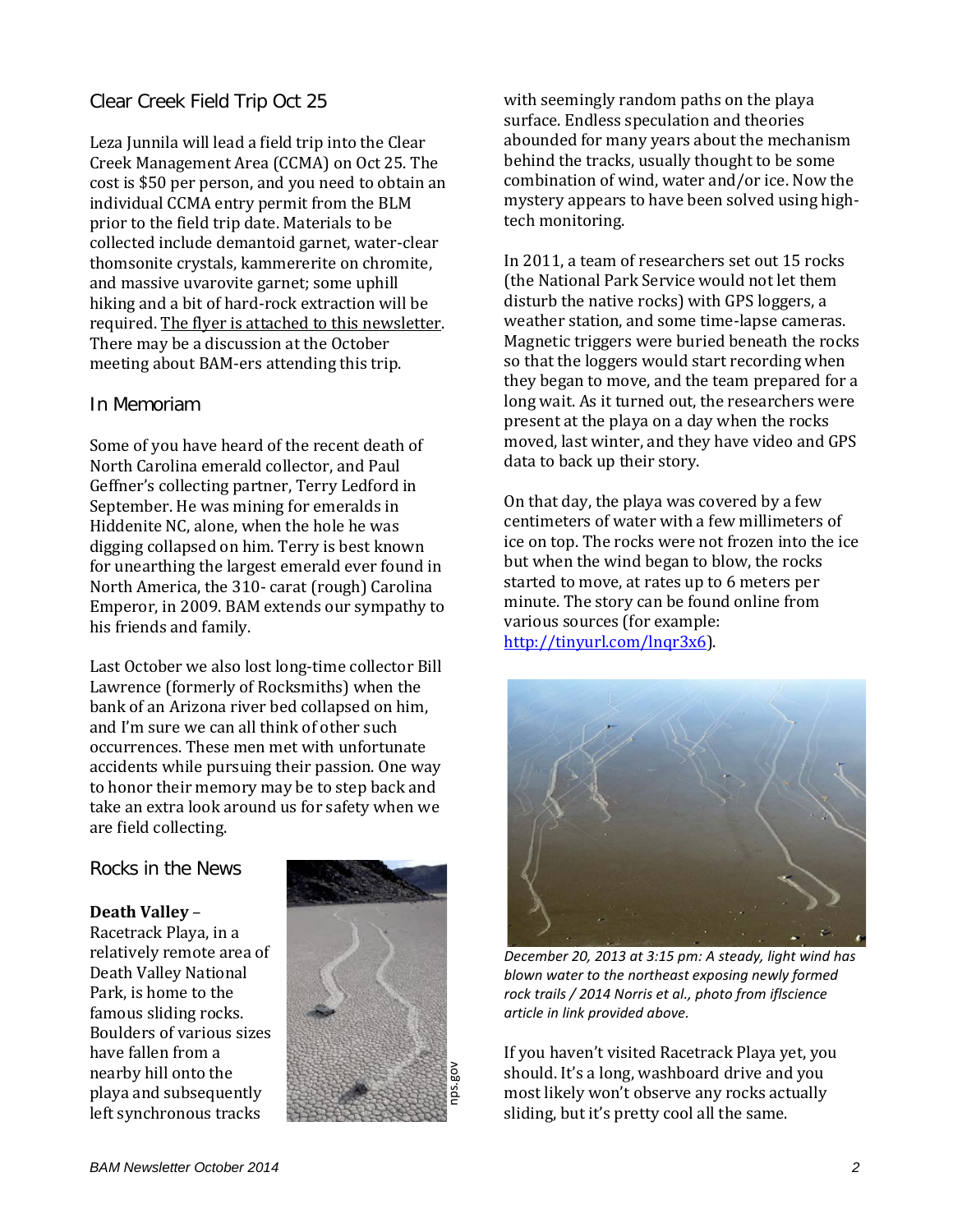Rocks in the News, continued

**Tuolumne County** – An internet video making the rounds recently shows the surface of a large granite outcrop popping and breaking, and even cracking beneath the feet of the excited photographer. The video can be seen here (among others): [http://tinyurl.com/k82q6tv.](http://tinyurl.com/k82q6tv)

The rock surface featured in the video is the south abutment of a dam that forms Twain Harte Lake in Tuolumne County, CA. On the morning of August 3, 2014, a loud boom was heard and dust was seen rising from the rock surface. Water was found leaking from a crack near the top of the dam, and a long crack was observed in the adjacent rock surface. As a precaution, water was released to lower the lake level by 10 feet.

The cause of the incident was found to be not mischief, but exfoliation in action. Some granite bodies form surface-parallel exfoliation joints as they weather. Moisture collects in the joints and causes their expansion through freezing or heating. After enough of this action, the outermost exfoliation sheet(s) come loose and slide, if they're on a slope. At the Twain Harte Lake location, it seems a thin exfoliation sheet on a relatively flat surface was rupturing due to expansion in the warm summer sun.

## Upcoming Shows

Oct 10-12, Kelso WA Pacific Northwest Friends of Mineralogy 40th Annual Symposium – *Minerals of Colorado* Red Lion Motel, 510 Kelso Dr, Kelso WA Fri 5-10pm, Sat 8am-10pm, Sun 8-11:30am [www.pnwfm.org/pdf/Symp14RegForm.pdf](http://www.pnwfm.org/pdf/Symp14RegForm.pdf) (advance registration required)

Nov 1-2, Concord CA Contra Costa Mineral & Gem Society; Centre Concord, 5298 Clayton Rd, Concord (near Ygnacio Valley Rd) Sat 10am-5pm, Sun 10am-5pm [www.ccmgs.org/gem\\_show/](http://www.ccmgs.org/gem_show/)

Nov 22-23, Livermore CA Livermore Lithophiles *Lithorama 2014* The Barn. 3131 Pacific Ave, Livermore Sat 10am-5pm, Sun 10am-4pm <http://www.lithophiles.com/lithorama.html>

And Finally…

Member contributions to each issue of this newsletter are always appreciated. Please send content, photos, or suggestions to me at [matz.barb@gmail.com](mailto:matz.barb@gmail.com) or hand me hard copy at a meeting.



*Enchanted Rock, in the Texas hill country, is one of the best places in the world to see exfoliation in action, according to U-Texas. It's another place worth visiting.*